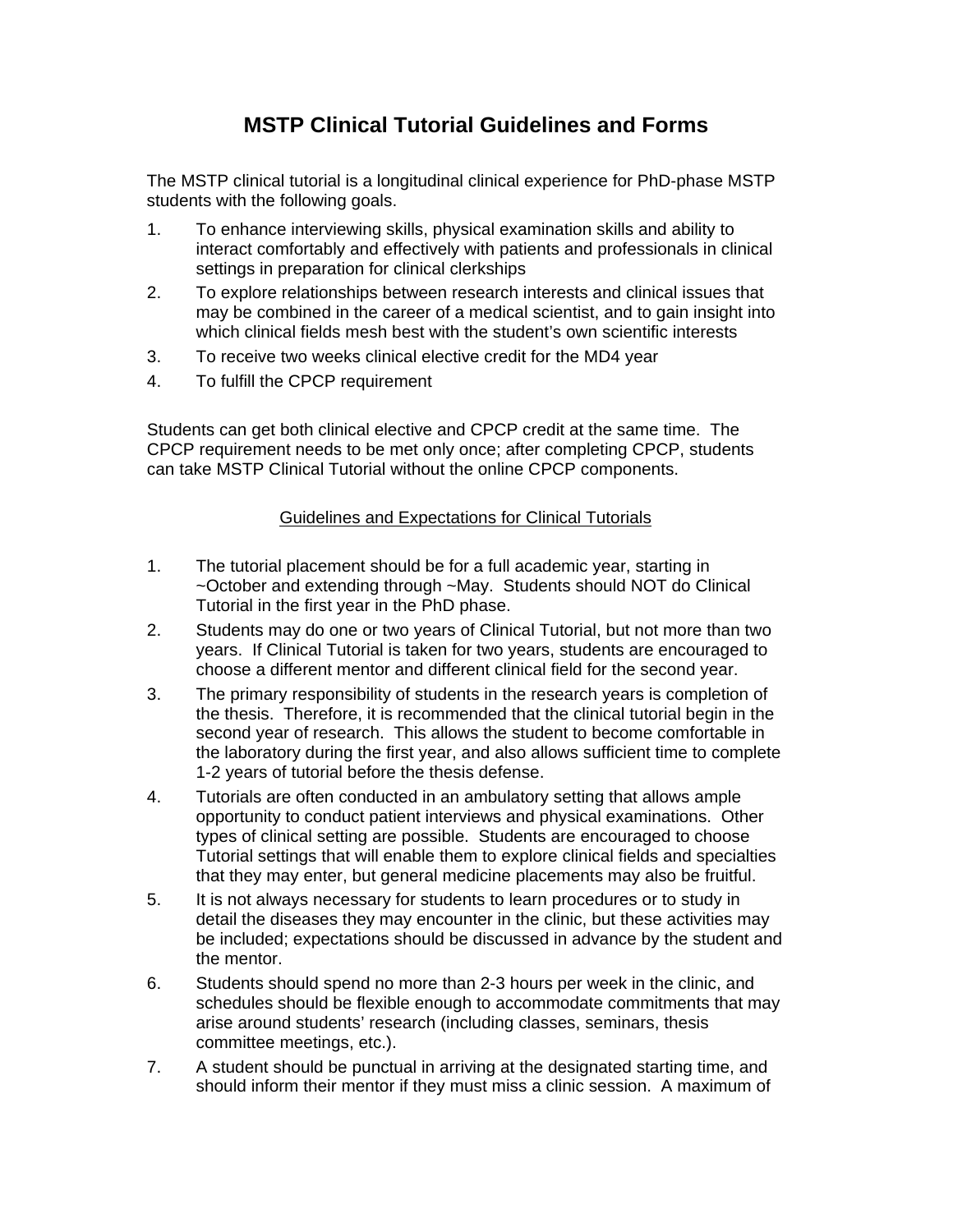three scheduled clinic sessions per semester are considered excusable absences.

8. The student should arrive in appropriate professional attire, prepared to function in the clinical setting. Guidance may be obtained from Dr. Leizman or the clinical mentor.

### Clinical Elective Credit

- 1. Students and mentors will review these guidelines and the evaluation form together, sign the Clinical Tutorial agreement form to signify acceptance of these guidelines, and return a copy to the MSTP office BEFORE beginning a tutorial. This must be done to receive elective credit.
- 2. At the end of each Tutorial, an evaluation form must be completed by the clinical mentor and given to the student to submit to the MSTP office. *Please return the evaluation promptly*, as it is necessary for the student to receive elective credit for the tutorial.
- 3. Students must complete an exit survey at the conclusion of each tutorial. The MSTP office will send a link to the survey.

### Fulfillment of CPCP Requirement

- 1. The Clinical Tutorial fulfills the CPCP requirement only if the clinical activity occurs in a patient-based setting. Clinical settings that are not sufficiently patient-based, e.g. Pathology or Radiology, will not satisfy the CPCP requirement. A student may do their second clinical tutorial in a non-patientbased setting after completing the CPCP requirement.
- 2. To obtain CPCP credit, students must complete the CPCP registration form, below, and email it to CPCP administrator Kurtis Hoffman. This credit is required to return to third year of medical school so it is important that you are registered.
- 3. Kurtis will communicate with the student about the CPCP requirements.
- 4. Students will still earn two weeks clinical elective credit when using the Tutorial to fulfill part of the CPCP requirement.
- 5. The CPCP component is not necessary if a student has already satisfied the CPCP requirement in an earlier year of Clinical Tutorial.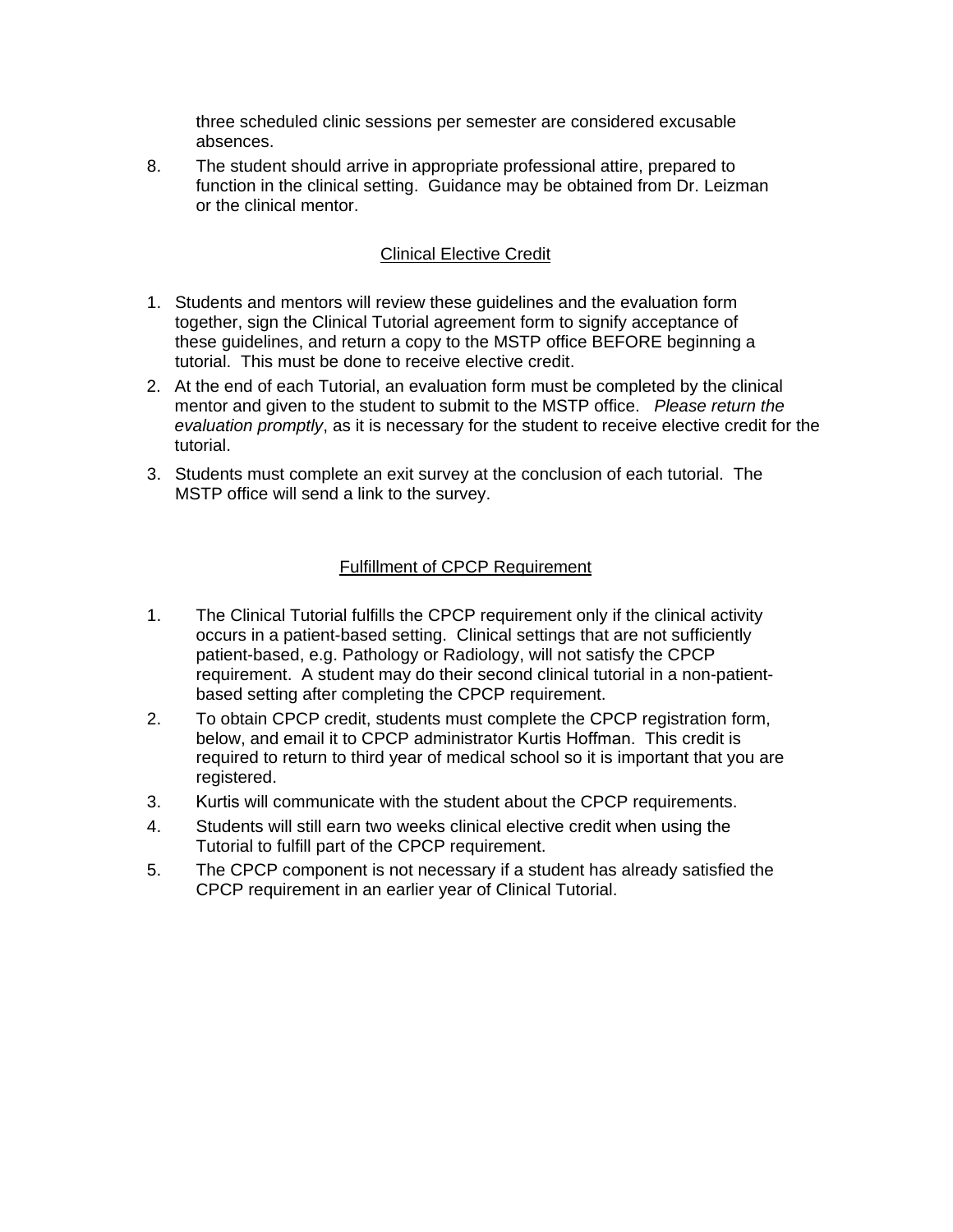### Dr. Leizman's Clinical Tutorial Tips for Students

What to bring with you to your Clinical Tutorial:

- 1. Small notebook to write down clinical items to look up that night, assignments
- 2. 3 x 5 note cards
- 3. Pen
- 4. White coat
- 5. Stethoscope
- 6. Reflex hammer
- 7. Pocket-size pharmacy (PHARMACOPEIA) and antibiotic (SANFORD) books

Professionalism expectations:

- 1. Dress professionally (business casual, err on being too formal if necessary), including your white coat.
- 2. Maintain good communications with your mentor.
- 3. Exchange phone numbers and emails on the first day.
- 4. Let your mentor know if you will be out…things happen. (I like having the student's number because I might be out and have forgotten to let the student know of my absence.)
- 5. Let your mentor know in advance if you know you will have to miss a session.
- 6. Let your mentor know what the date of your final session will be.

How to optimize the clinical tutorial experience:

- 1. Ask your mentor lots of questions.
- 2. Use your 3 x 5 cards for notes to review later.
- 3. Write down a few things each session to look up that night.
- 4. If your clinical tutorial is also counting for the CPCP credit, ask your preceptor if they can give you feedback on your write-ups before they are submitted. The CPCP coordinator grades all the students but your preceptor has a chance to really individualize your feedback.
- 5. Keep up with the CPCP logging and online requirements as they will be checked before you are allowed to return 3rd year.
- 6. Try to teach your mentor as well. Bring back information about a topic that was discussed the week before.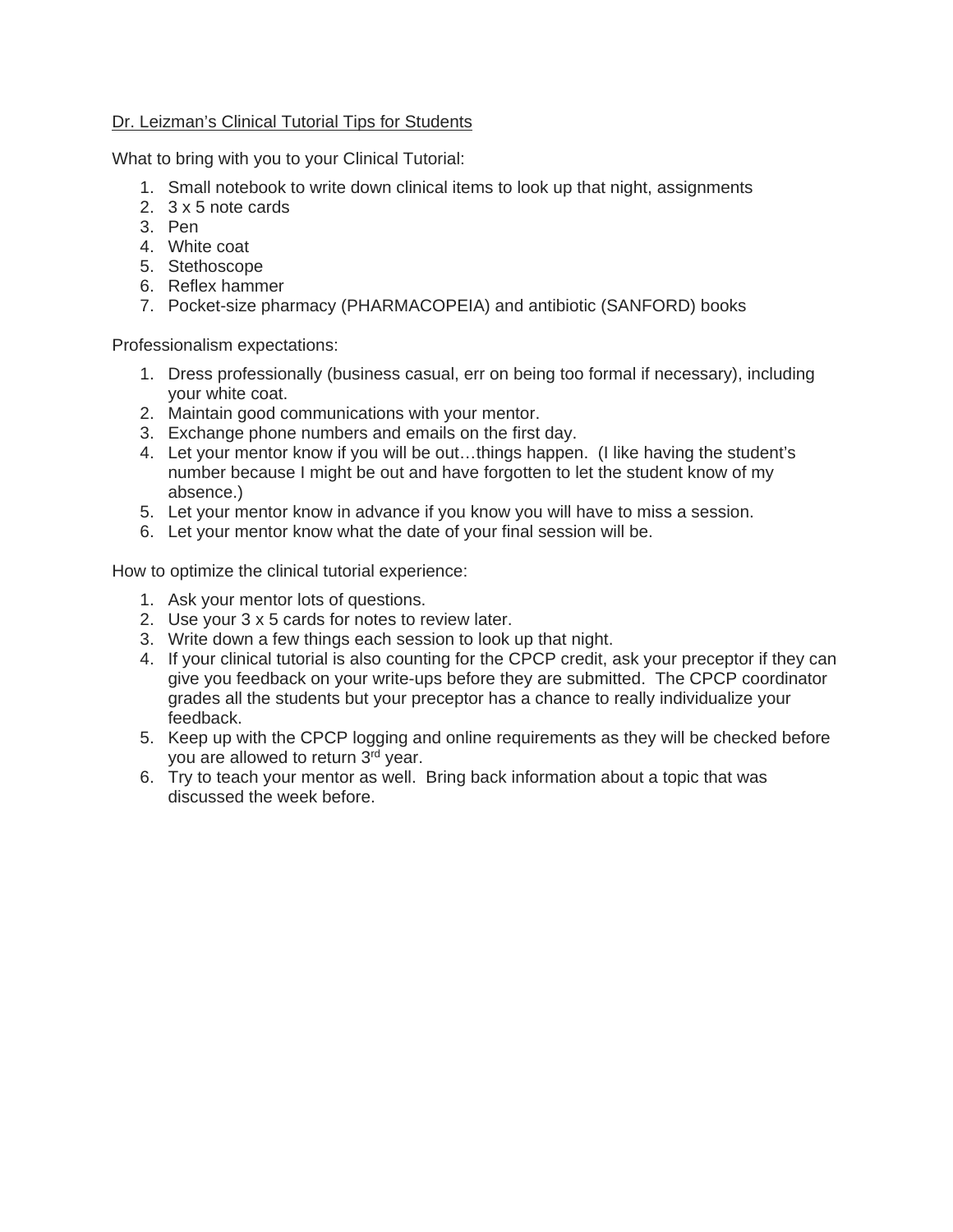### **MSTP Clinical Tutorial Agreement Form**

We have read and discussed the Guidelines and Expectations for Clinical Tutorials, and have agreed on a working schedule. We will complete the evaluation form (mentor) and the online exit survey (student) when the Tutorial is concluded.

| Mentor's Name: <u>example and the set of the set of the set of the set of the set of the set of the set of the set of the set of the set of the set of the set of the set of the set of the set of the set of the set of the set</u> |     |
|--------------------------------------------------------------------------------------------------------------------------------------------------------------------------------------------------------------------------------------|-----|
|                                                                                                                                                                                                                                      |     |
|                                                                                                                                                                                                                                      |     |
|                                                                                                                                                                                                                                      |     |
| Date:<br><u> 1980 - Andrea Barbara, martin da basar da basar da basar da basar da basar da basar da basar da basar da basa</u>                                                                                                       |     |
| Will this Clinical Tutorial be used to fulfill the CPCP requirement? Yes                                                                                                                                                             | No. |

If yes, students must complete the CPCP Registration form.

Please sign and return to MSTP office.

**MSTP School of Medicine T401 phone 368-3404 fax 368-5295 mstp@case.edu**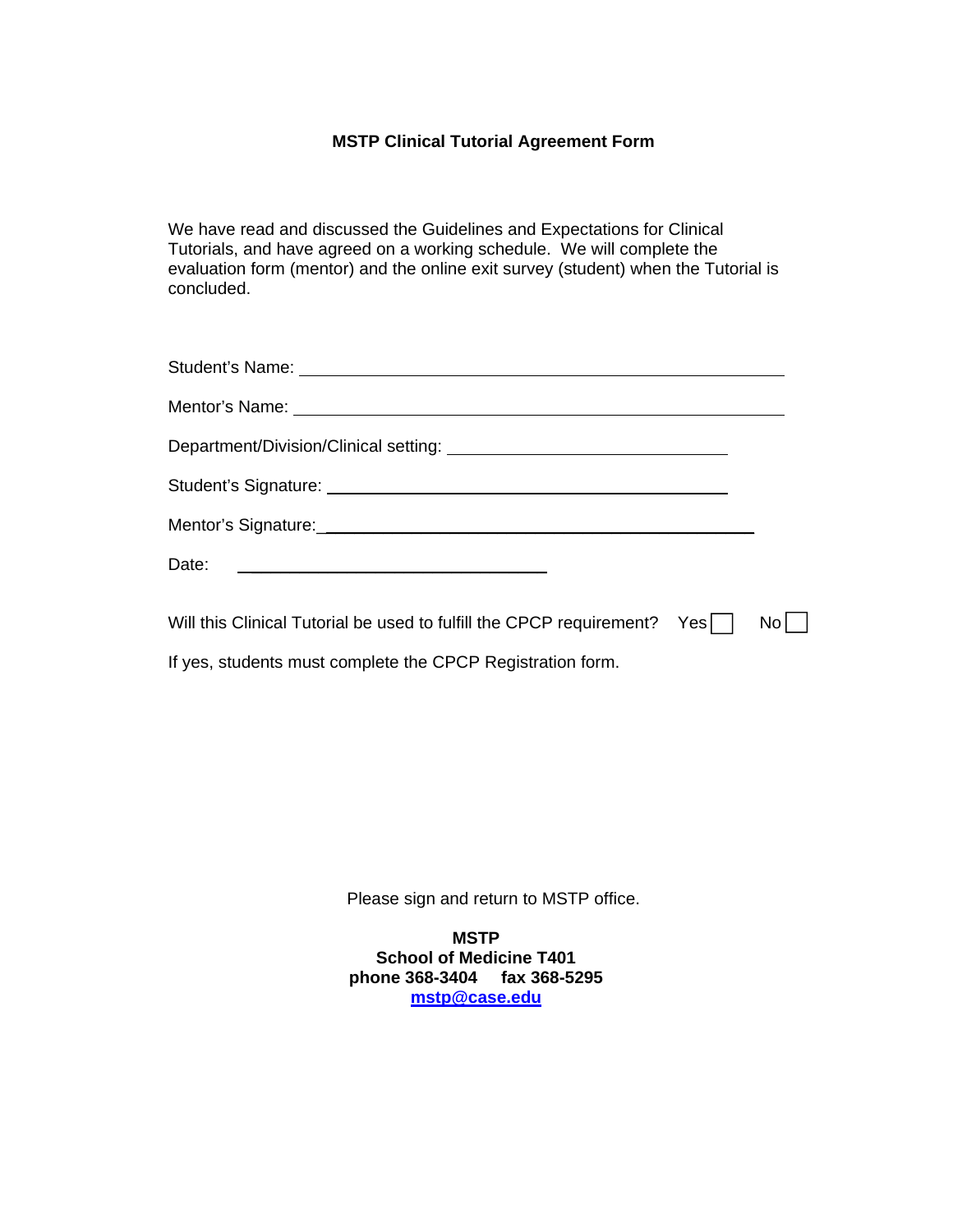# MSTP CPCP Registration for Credit Form

## **Please email completed form to Kurtis Hoffman kbh22@case.edu**

| <b>Student Information</b>                  |                              |                                                    |                         |  |
|---------------------------------------------|------------------------------|----------------------------------------------------|-------------------------|--|
| <b>Full Name:</b>                           |                              |                                                    | Matriculation<br>Year:  |  |
| Case Email:                                 |                              |                                                    |                         |  |
| <b>CPCP Start</b><br>Date:                  |                              | <b>Anticipated CPCP</b><br><b>Completion Date:</b> |                         |  |
| <b>Student</b><br>Signature:                |                              |                                                    | Date:                   |  |
| <b>Preceptor Information</b>                |                              |                                                    |                         |  |
| <b>Preceptor Full</b><br>Name:              |                              |                                                    |                         |  |
| Preceptor<br>Email:                         |                              |                                                    |                         |  |
| Case ID (letters/<br>numbers):              | Telephone:                   |                                                    |                         |  |
| <b>CPCP Site</b><br>Address:                |                              |                                                    |                         |  |
| <b>CPCP Requirements: (Office Use Only)</b> |                              |                                                    |                         |  |
| SOAP Note #1                                | <b>IHI Module</b>            |                                                    | Preceptor<br>Assessment |  |
| SOAP Note #2                                | <b>Student</b><br>Evaluation |                                                    |                         |  |
| Date of<br>Completion                       |                              |                                                    |                         |  |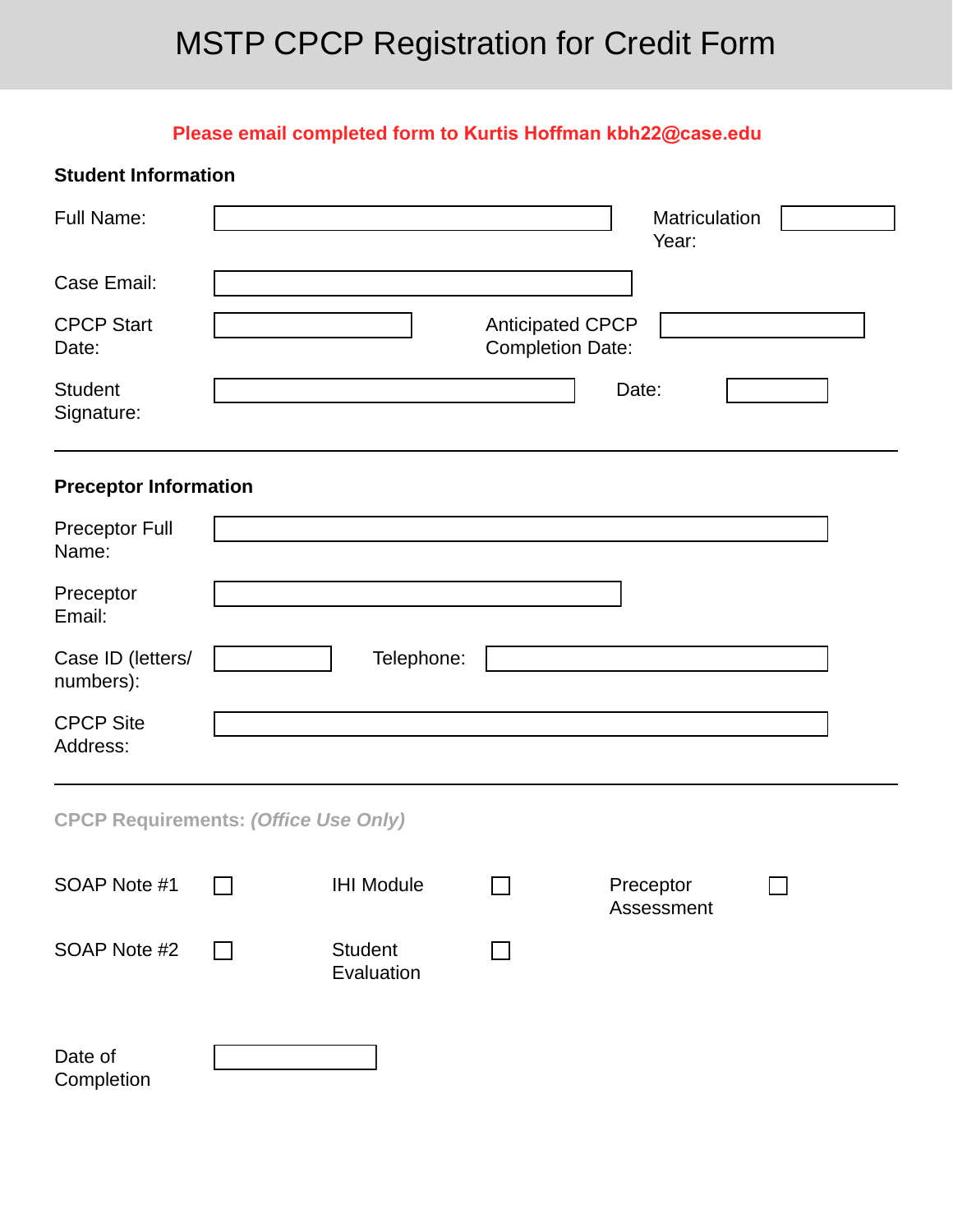### **MSTP Clinical Tutorial Evaluation Form**

### **(Course Code MEDS 4010M)**

To be completed by mentor and returned to student. The student must return the form to the MSTP office.

|                                                                                  |                |   | Clinical Setting ____________________________ |                |                |              |  |  |
|----------------------------------------------------------------------------------|----------------|---|-----------------------------------------------|----------------|----------------|--------------|--|--|
| <b>HISTORY</b>                                                                   | <b>Exceeds</b> |   | <b>Meets</b>                                  |                | <b>Beneath</b> | Not observed |  |  |
| consistently elicits complete or appropriate histories 5                         |                | 4 | 3                                             | 2              | 1              | 0            |  |  |
| includes pertinent positives and negatives                                       | 5              | 4 | 3                                             | $\overline{2}$ | 1              | 0            |  |  |
| has improved during the term of this tutorial                                    | 5              | 4 | 3                                             | 2              | 1              | 0            |  |  |
| skill consistent with level of training/peers                                    | 5              | 4 | 3                                             | $\overline{2}$ | $\mathbf{1}$   | 0            |  |  |
| prepared for entry into clerkship                                                | 5              | 4 | 3                                             | $\overline{c}$ | 1              | 0            |  |  |
| PHYSICAL EXAMINATION<br>exam complete and accurate                               | 5              | 4 | 3                                             | 2              | 1              | 0            |  |  |
| has improved during the term of this tutorial                                    | 5              | 4 | 3                                             | $\overline{c}$ | 1              | 0            |  |  |
| skill consistent with level of training/peers                                    | 5              | 4 | 3                                             | $\overline{2}$ | 1              | 0            |  |  |
| prepared for entry into clerkship                                                | 5              | 4 | 3                                             | 2              | 1              | 0            |  |  |
| DIAGNOSTIC REASONING/PROBLEM SOLVING                                             |                |   |                                               |                |                |              |  |  |
| reasons well in clinical situations                                              | 5              | 4 | 3                                             | 2              | 1              | 0            |  |  |
| applies knowledge to clinical situations                                         | 5              | 4 | 3                                             | $\overline{c}$ | 1              | 0            |  |  |
| has improved during the term of this tutorial                                    | 5              | 4 | 3                                             | $\overline{c}$ | 1              | 0            |  |  |
| skill consistent with level of training/peers                                    | 5              | 4 | 3                                             | $\overline{c}$ | 1              | 0            |  |  |
| prepared for entry into clerkship                                                | 5              | 4 | 3                                             | 2              | 1              | 0            |  |  |
| <b>PRESENTATION SKILLS</b><br>oral presentations organized, accurate and concise | 5              | 4 | 3                                             | 2              | 1              | 0            |  |  |
| written presentations organized, accurate,<br>and concise                        | 5              | 4 | 3                                             | $\overline{c}$ | 1              | 0            |  |  |
| has improved during the term of this tutorial                                    | 5              | 4 | 3                                             | $\overline{c}$ | 1              | 0            |  |  |
| skill consistent with level of training/peers                                    | 5              | 4 | 3                                             | $\overline{c}$ | 1              | 0            |  |  |
| prepared for entry into clerkship                                                | 5              | 4 | 3                                             | $\overline{c}$ | 1              | 0            |  |  |